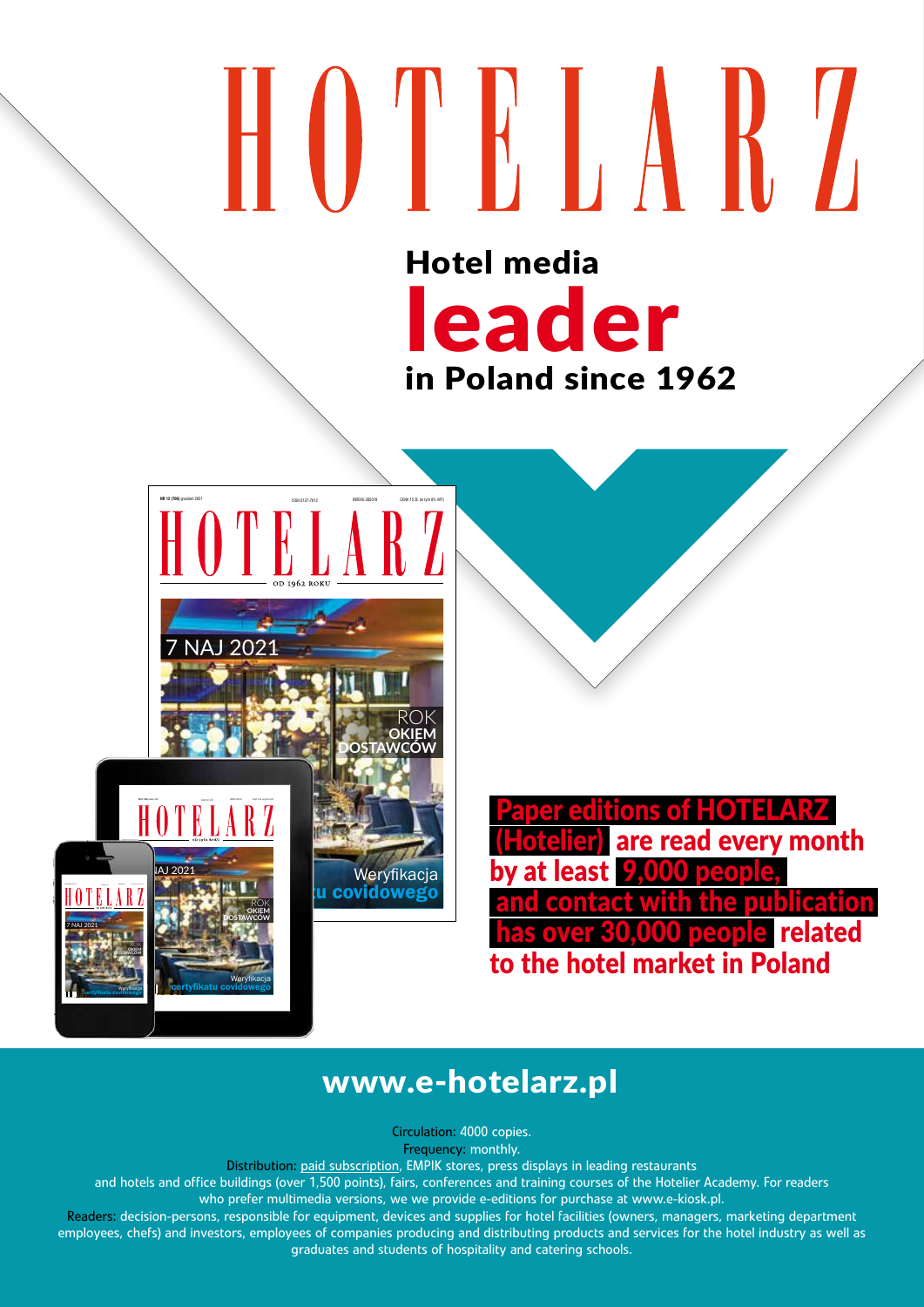# HOTELARZ

#### Based on the subscribers **STRUCTURE**



#### READER'S PROFILE



### TECHNICAL SPECIFICATIONS

|                                                                                                   | Format       | Module  | Trim size (mm)  | Bleed size (mm)         | <b>PLN</b> |
|---------------------------------------------------------------------------------------------------|--------------|---------|-----------------|-------------------------|------------|
|                                                                                                   | inside front | 1A      | 210 x 297       | 218 x 305               | 11 200     |
| <b>COVER</b>                                                                                      | inside back  | 1A      | 210 x 297       | 218 x 305               | 9240       |
|                                                                                                   | outside back | 1A      | 210 x 297       | 218 x 305               | 13 200     |
| flap on the cover                                                                                 |              |         | 185 x 297       | 195 x 307 (bleeds 5 mm) | 20 600     |
| wing-spread under first cover                                                                     |              |         | 441 x 297       | 451 x 307 (bleeds 5 mm) | 20 600     |
| opening spread                                                                                    |              | 1R      | 420 x 297       | 428 x 305               | 16 450     |
| spread                                                                                            |              | R       | 420 x 297       | 428 x 305               | 14 300     |
| 1 page right location on first 15                                                                 |              | 1A      | 210 x 297       | 218 x 305               | 7600       |
| 1 page right                                                                                      |              | 1A      | 210 x 297       | 218 x 305               | 6880       |
| 1 page left                                                                                       |              | 1A      | 210 x 297       | 218 x 305               | 6550       |
| junior page                                                                                       |              |         | 132 x 200       | 140 x 208               | 5800       |
| 1/2 page vertical                                                                                 |              | 2A      | 100 x 297       | 108 x 305               | 4850       |
| 1/2 page horizontal                                                                               |              | 2B      | 210 x 140       | 218 x 148               | 4850       |
| 1/3 page vertical                                                                                 |              | 3A      | 72 x 297        | 80 x 305                | 3980       |
| 1/3 page horizontal                                                                               |              | 3B      | $210 \times 90$ | 218 x 98                | 3980       |
| $1/3$ page                                                                                        |              | 3C      | 132 x 135       | 140 x 143               | 3980       |
| 1/4 page vertical                                                                                 |              | 4A      | 103 x 135       | 111 x 143               | 3250       |
| 1/4 page horizontal                                                                               |              | 4B      | $210 \times 63$ | 218 x 71                | 3250       |
| $1/4$ page                                                                                        |              | (wyspa) | 86 x 143        | 86 x 143                | 3250       |
| 1/6 page vertical                                                                                 |              | 6A      | 73 x 135        | 81 x 143                | 2360       |
| 1/6 page horizontal                                                                               |              | 6B      | 210 x 43        | $218 \times 51$         | 2360       |
| TEXTS AND GRAPHIC ELEMENTS MOVED FROM THE EDGE OF THE NET FORMAT BY - 6 MM.                       |              |         |                 |                         |            |
| Format: EPS vector files (fonts converted to curves), EPS bitmap files, TIF - CMYK, min. 300 dpi; |              |         |                 |                         |            |
| <b>GRAPHIC DESIGN OF COLOUR ADVERTISEMENTS EURO 100</b>                                           |              |         |                 |                         |            |
|                                                                                                   |              |         |                 |                         |            |